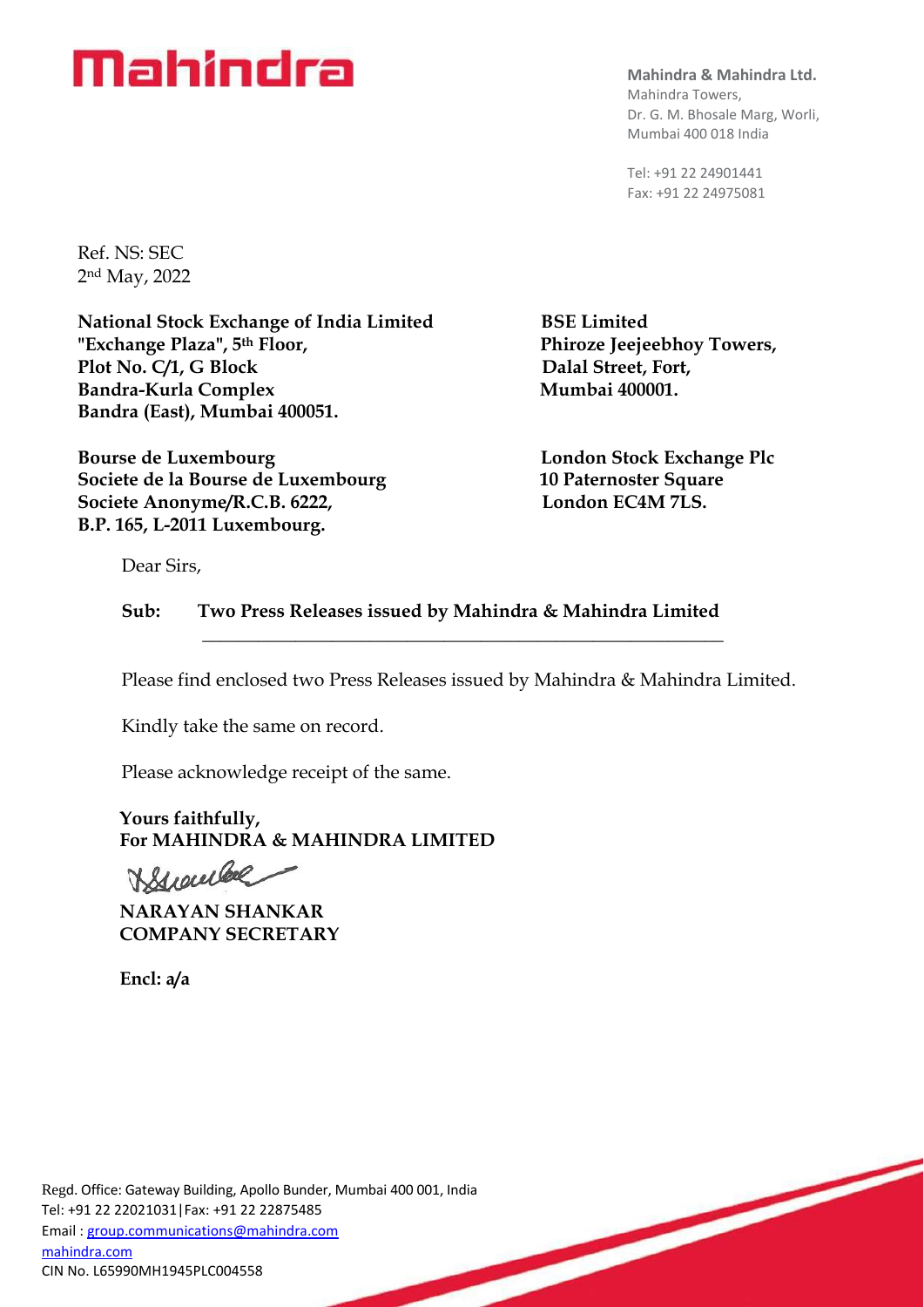



# **Mahindra Auto sells 45640 vehicles in April 2022 registering a growth of 25%**

**Mumbai, May 2, 2022:** Mahindra & Mahindra Ltd. (M&M Ltd.), one of India's leading automotive companies, today announced that its overall auto sales for the month of April 2022 stood at **45640** vehicles.

In the Utility Vehicles segment, Mahindra sold **22168** vehicles in April 2022. The Passenger Vehicles segment (which includes UVs, Cars and Vans) sold **22526** vehicles in April 2022. Exports for the month were at **2703** vehicles.

In the Commercial Vehicles segment, Mahindra sold **17402** vehicles in April 2022 with growth of **23%**. All the Light Commercial Vehicle Segments of <2T, Pickups (2T to 3.5T), >3.5T and the heavy commercial vehicles continued their growth trajectory in April 2022.

According to **Veejay Nakra, President, Automotive Division, M&M Ltd.,** "We continued our growth trajectory in the SUV segment with sales of 22168 vehicles registering a growth of 22%. Our Commercial Vehicles registered growth across all segments and exports were also up at 35%. Demand across our products continues to be robust with strong booking numbers and pipeline. There were a number of supply chain challenges due to lockdown in China. We continue monitoring the developments closely and will take corrective action as appropriate."

| Passenger Vehicles Sales Summary (Domestic) - April 2022 |                 |                 |          |  |  |
|----------------------------------------------------------|-----------------|-----------------|----------|--|--|
| Category                                                 | <b>April</b>    |                 |          |  |  |
|                                                          | F <sub>23</sub> | F <sub>22</sub> | % Change |  |  |
| <b>Utility Vehicles</b>                                  | 22168           | 18186           | 22%      |  |  |
| Cars*+ Vans                                              | 358             | 99              | 262%     |  |  |
| <b>Passenger Vehicles</b>                                | 22526           | 18285           | 23%      |  |  |

\*Above Domestic Sales Includes sales made in subsidiary company Mahindra Electric Mobility Ltd

| Commercial Vehicles and 3 Wheelers Sales Summary (Domestic) – April 2022 |                 |            |          |  |  |
|--------------------------------------------------------------------------|-----------------|------------|----------|--|--|
| Category                                                                 | April           |            |          |  |  |
|                                                                          | F <sub>23</sub> | <b>F22</b> | % Change |  |  |
| LCV < 2T                                                                 | 2929            | 1561       | 88%      |  |  |
| LCV $2T - 3.5T$                                                          | 13768           | 12210      | 13%      |  |  |
| $LCV > 3.5T + MHCV$                                                      | 705             | 333        | 112%     |  |  |
| 3 Wheelers (including<br>electric 3Ws)                                   | 3009            | 2043       | 47%      |  |  |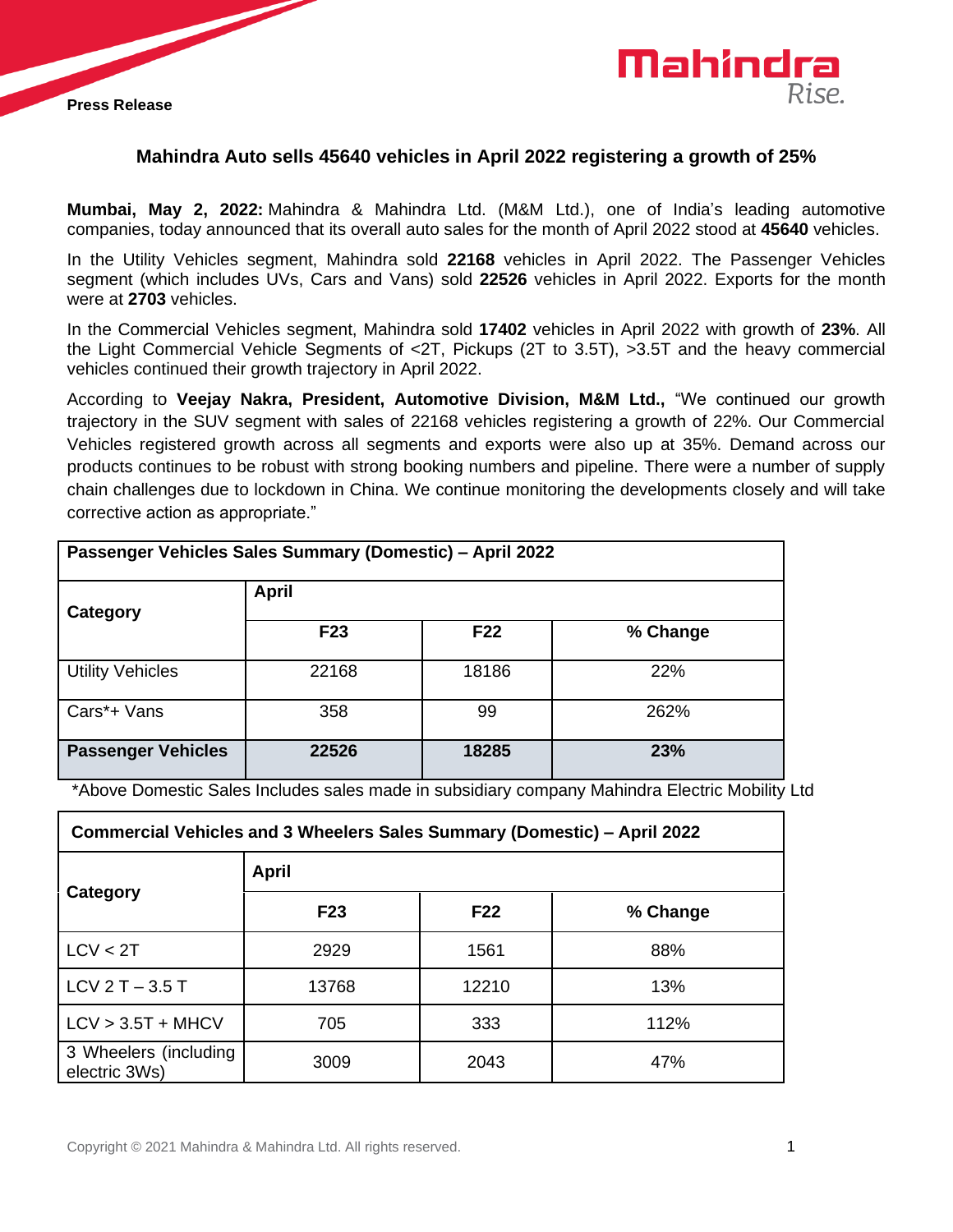|                             |              |                 | Mahindra | Rise. |
|-----------------------------|--------------|-----------------|----------|-------|
| <b>Exports - April 2022</b> |              |                 |          |       |
| Category                    | <b>April</b> |                 |          |       |
|                             | <b>F23</b>   | F <sub>22</sub> | % Change |       |
| <b>Total Exports</b>        | 2703         | 2005            | 35%      |       |

# **About Mahindra**

Founded in 1945, the Mahindra Group is one of the largest and most admired multinational federation of companies with 260,000 employees in over 100 countries. It enjoys a leadership position in farm equipment, utility vehicles, information technology and financial services in India and is the world's largest tractor company by volume. It has a strong presence in renewable energy, agriculture, logistics, hospitality and real estate.

The Mahindra Group has a clear focus on leading ESG globally, enabling rural prosperity and enhancing urban living, with a goal to drive positive change in the lives of communities and stakeholders to enable them to Rise.

Learn more about Mahindra on [www.mahindra.com](http://www.mahindra.com/) / Twitter and Facebook: @MahindraRise/ For updates subscribe to<https://www.mahindra.com/news-room>

#### **Media contact information**

Pramuch Goel VP & Head - Group Communications Mahindra Group Email – [goel.pramuch@mahindra.com](mailto:goel.pramuch@mahindra.com)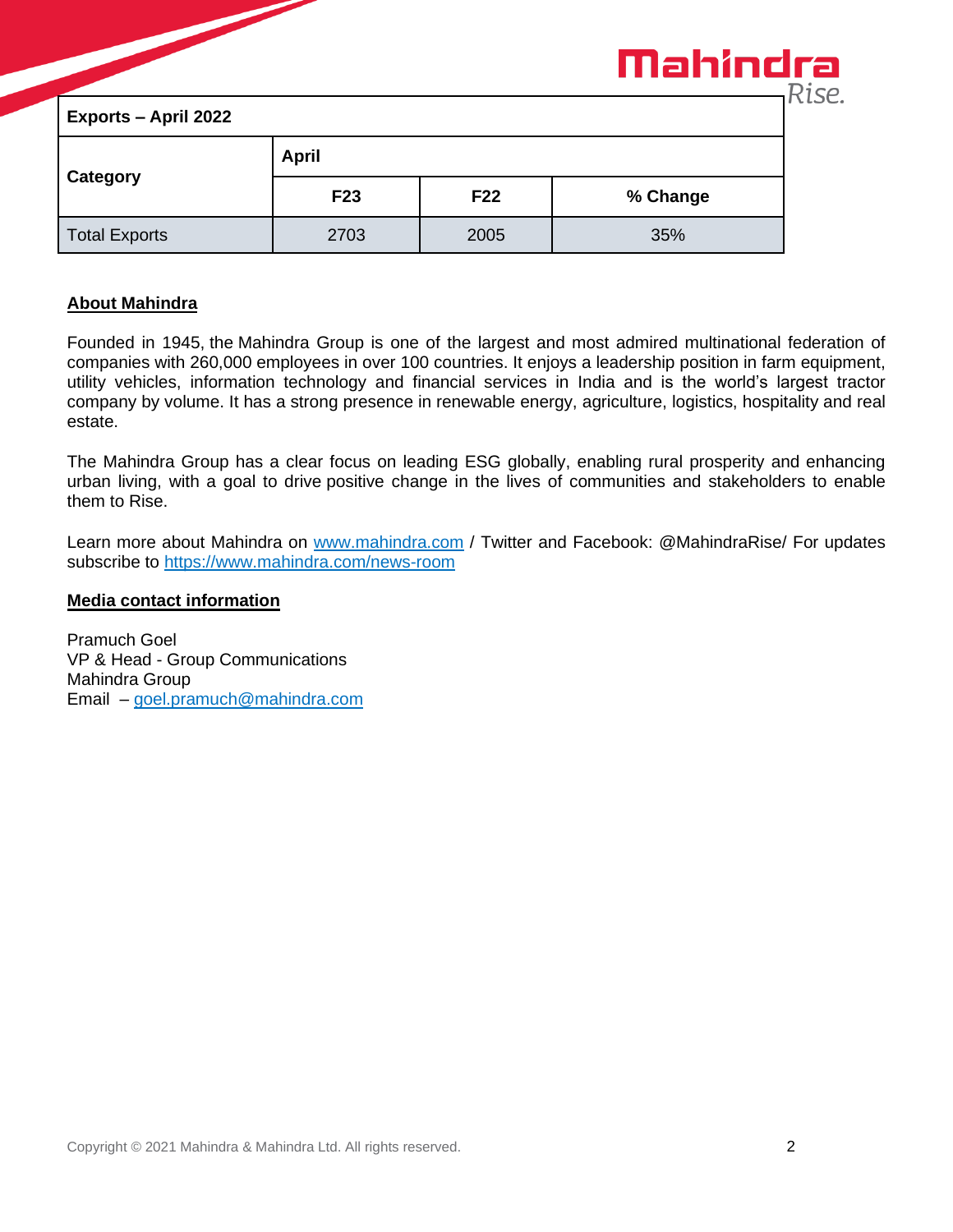

**Press Release** 



# **Mahindra's Farm Equipment Sector Sells 39405 Units in India during April 2022 registering a growth of 51%**

**Mumbai, May 2, 2022:** Mahindra & Mahindra Ltd.'s Farm Equipment Sector (FES), part of the Mahindra Group, today announced its tractor sales numbers for April 2022.

Domestic sales in April 2022 were at **39405** units, as against **26130** units during April 2021.

Total tractor sales (Domestic + Exports) during April 2022 were at **40939** units, as against **27523** units for the same period last year.

Exports for the month stood at **1534** units.

Commenting on the performance, **Hemant Sikka, President - Farm Equipment Sector, Mahindra & Mahindra Ltd.** said, "We have sold 39405 tractors in the domestic market during April 2022, at a growth of 51% over last year. Our business witnessed strong growth with demand drivers staying on course. Rabi harvesting has progressed well across markets. Amidst the ongoing global situation and high exports of wheat from India, demand for Indian wheat crop has been very high and this has led to farmers getting higher prices in the open market for their produce than MSP. Furthermore, oilseeds are fetching higher market price in the domestic market. Both IMD and Skymet have forecasted a normal monsoon for this year, and this bodes very well for the upcoming Kharif season and will support continued growth for the tractor industry. In the exports market, we have sold 1534 tractors, at a growth of 10% over last year."

| <b>Farm Equipment Sector Summary - April 2022</b> |                 |                 |         |  |  |  |
|---------------------------------------------------|-----------------|-----------------|---------|--|--|--|
|                                                   | <b>April</b>    |                 |         |  |  |  |
|                                                   | F <sub>23</sub> | F <sub>22</sub> | %Change |  |  |  |
| Domestic                                          | 39405           | 26130           | 51%     |  |  |  |
| Exports                                           | 1534            | 1393            | 10%     |  |  |  |
| <b>Total</b>                                      | 40939           | 27523           | 49%     |  |  |  |

\*Exports include CKD

### **About Mahindra**

Founded in 1945, the Mahindra Group is one of the largest and most admired multinational federation of companies with 260,000 employees in over 100 countries. It enjoys a leadership position in farm equipment, utility vehicles, information technology and financial services in India and is the world's largest tractor company by volume. It has a strong presence in renewable energy, agriculture, logistics, hospitality and real estate.

The Mahindra Group has a clear focus on leading ESG globally, enabling rural prosperity and enhancing urban living, with a goal to drive positive change in the lives of communities and stakeholders to enable them to Rise.